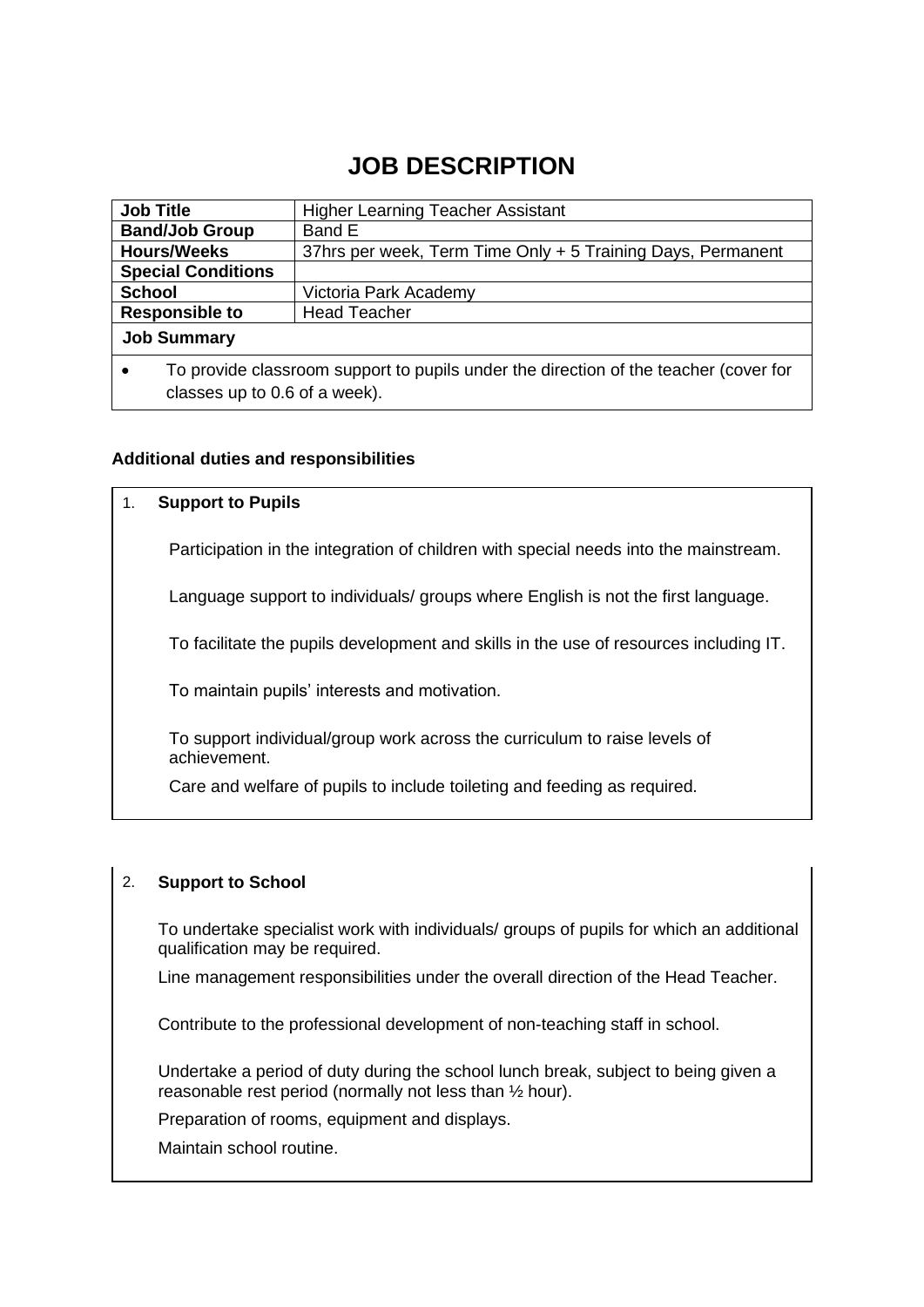To promote high standards of behaviour throughout school in accordance with Discipline and Behaviour Policy.

Support ethos of school.

Maintenance of safe environment.

### 3. **Support to Teachers**

Support for teachers with parents as part of normal consultative and educational process, eg parents evenings.

To deliver pre-planned programmes of work.

Planning and organisation of activities for children and support to teachers in the completion of assessment and other pupil records.

Undertaking duties on a rota basis during mid-morning and mid-afternoon breaks.

To assist the teacher with supervision of pupils on school trips/visits.

Keeping materials and equipment in tidy/safe manner.

Liaison with teachers and other staff to obtain, exchange and record information on pupils in accordance with school policy.

Support the supervision of individuals/groups of pupils.

### 4. **Support with Curriculum**

To contribute to the development of curriculum policies.

To assist in the teaching of the curriculum.

Support to teachers in the assessment and monitoring of pupils, in accordance with school policy.

Contribute to development of school policies and procedures as part of Key Stage team.

To support individual/ group work across the curriculum to raise levels of achievement and to respond appropriately to pupils.

Participation in working groups on curriculum matters.

Contribute to curriculum development as part of training days and at any ongoing review meetings.

Involvement in planning meetings.

Attendance at staff meetings and appropriate training sessions as required.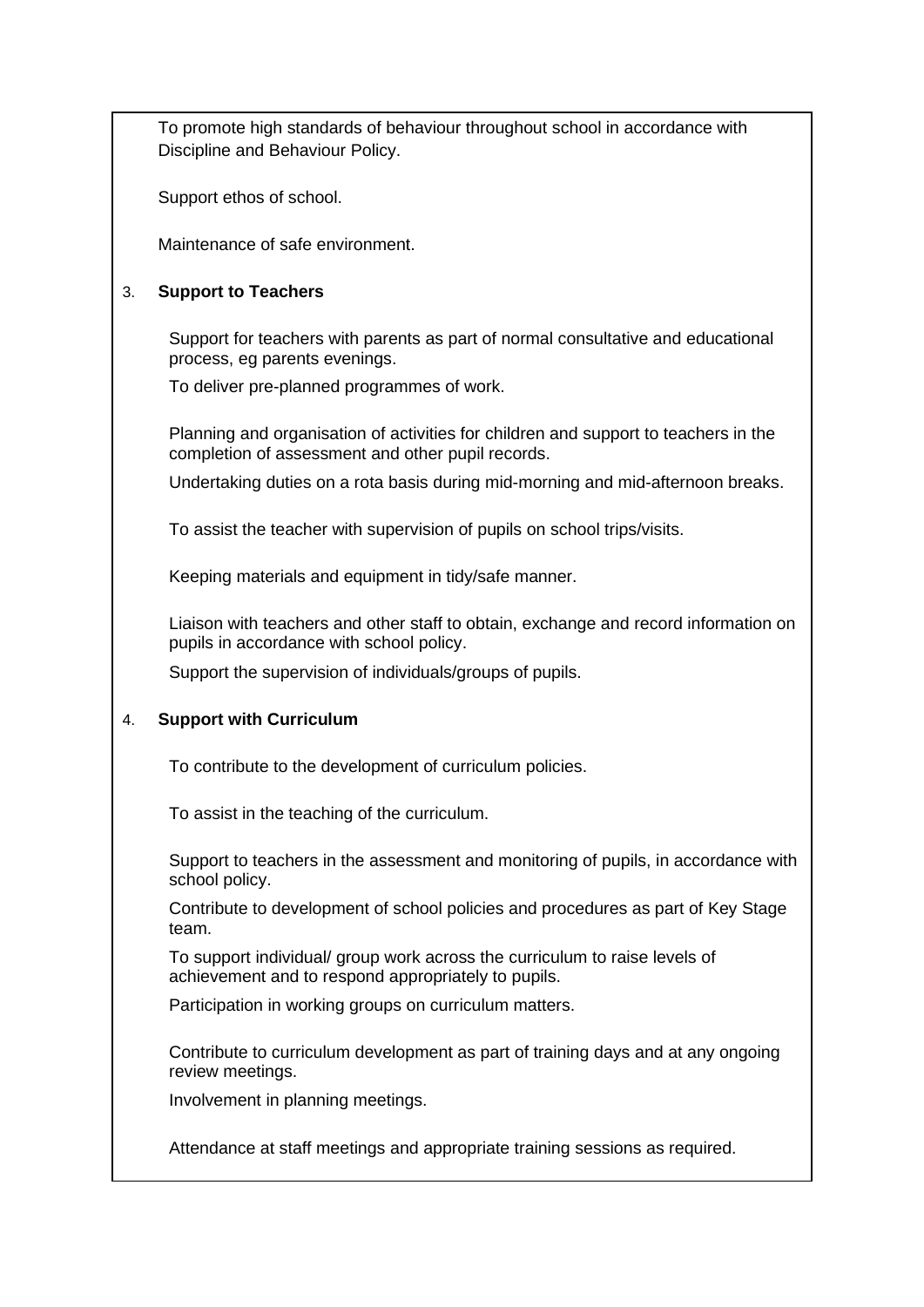The post holder must at all times carry out his/her responsibilities with due regard to the school's policy, organisation and arrangements for Health and Safety at Work.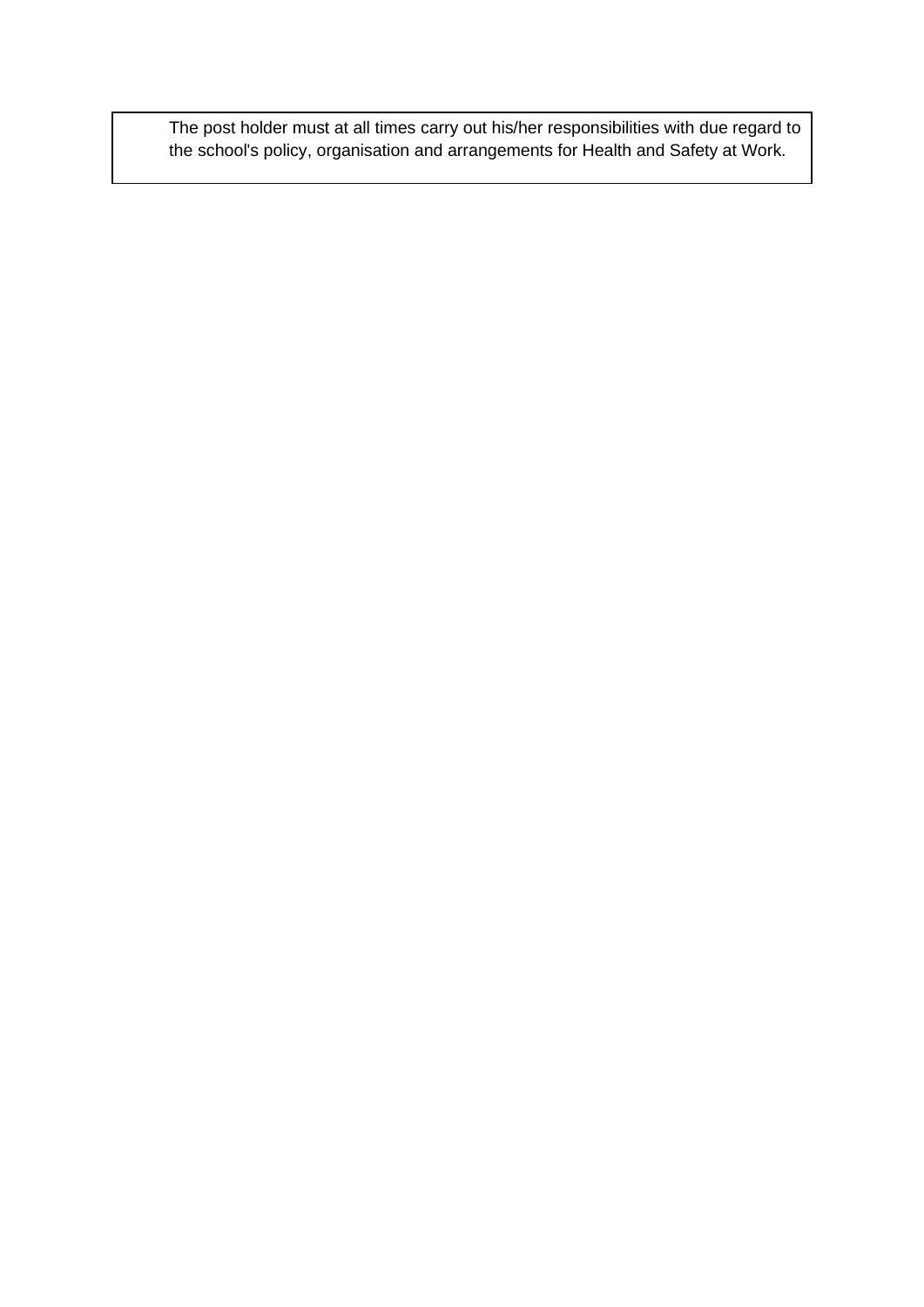# **PERSONNEL SPECIFICATION**

| <b>Job Title</b>          | Higher Learning Teacher Assistant                           |
|---------------------------|-------------------------------------------------------------|
| <b>Band/Job Group</b>     | Band E                                                      |
| <b>Hours/Weeks</b>        | 37hrs per week, Term Time Only + 5 Training Days, Permanent |
| <b>Special Conditions</b> |                                                             |
| <b>School</b>             | Victoria Park Academy                                       |
| <b>Responsible to</b>     | <b>Head Teacher</b>                                         |

 $\overline{\phantom{0}}$ 

| <b>Sickness Absence</b><br>and Disability | A good attendance record. Candidates should have less than 4<br>absences in the last 6 months or not more than 10 days absence<br>over the last 12 months prior to the closing date of the post.<br>Any absences relating to a disability or any other incapacity will<br>be viewed sympathetically and will be considered if fully<br>explained. Due regard will be made to the need to make<br>reasonable adjustments in line with the requirements of the<br>Equality Act 2010. (This information will be obtained from<br>successful candidate after conditional offer of employment has<br>been made). |
|-------------------------------------------|-------------------------------------------------------------------------------------------------------------------------------------------------------------------------------------------------------------------------------------------------------------------------------------------------------------------------------------------------------------------------------------------------------------------------------------------------------------------------------------------------------------------------------------------------------------------------------------------------------------|
| Qualifications                            | NVQ Level 3 in Childcare, BETC or NNEB<br>(Qualified Teacher qualifications are welcomed)                                                                                                                                                                                                                                                                                                                                                                                                                                                                                                                   |
| Experience                                | Experience of working with children with complex social needs<br>(desirable)                                                                                                                                                                                                                                                                                                                                                                                                                                                                                                                                |
|                                           | Experience of working with Primary children                                                                                                                                                                                                                                                                                                                                                                                                                                                                                                                                                                 |
|                                           | Knowledge and understanding of Equal Opportunities                                                                                                                                                                                                                                                                                                                                                                                                                                                                                                                                                          |
|                                           | Knowledge of Health and Safety issues                                                                                                                                                                                                                                                                                                                                                                                                                                                                                                                                                                       |
|                                           | Knowledge and understanding of the Children Act                                                                                                                                                                                                                                                                                                                                                                                                                                                                                                                                                             |
| Training                                  | Willing to undertake training as necessary                                                                                                                                                                                                                                                                                                                                                                                                                                                                                                                                                                  |
|                                           | Commitment to own personal development                                                                                                                                                                                                                                                                                                                                                                                                                                                                                                                                                                      |